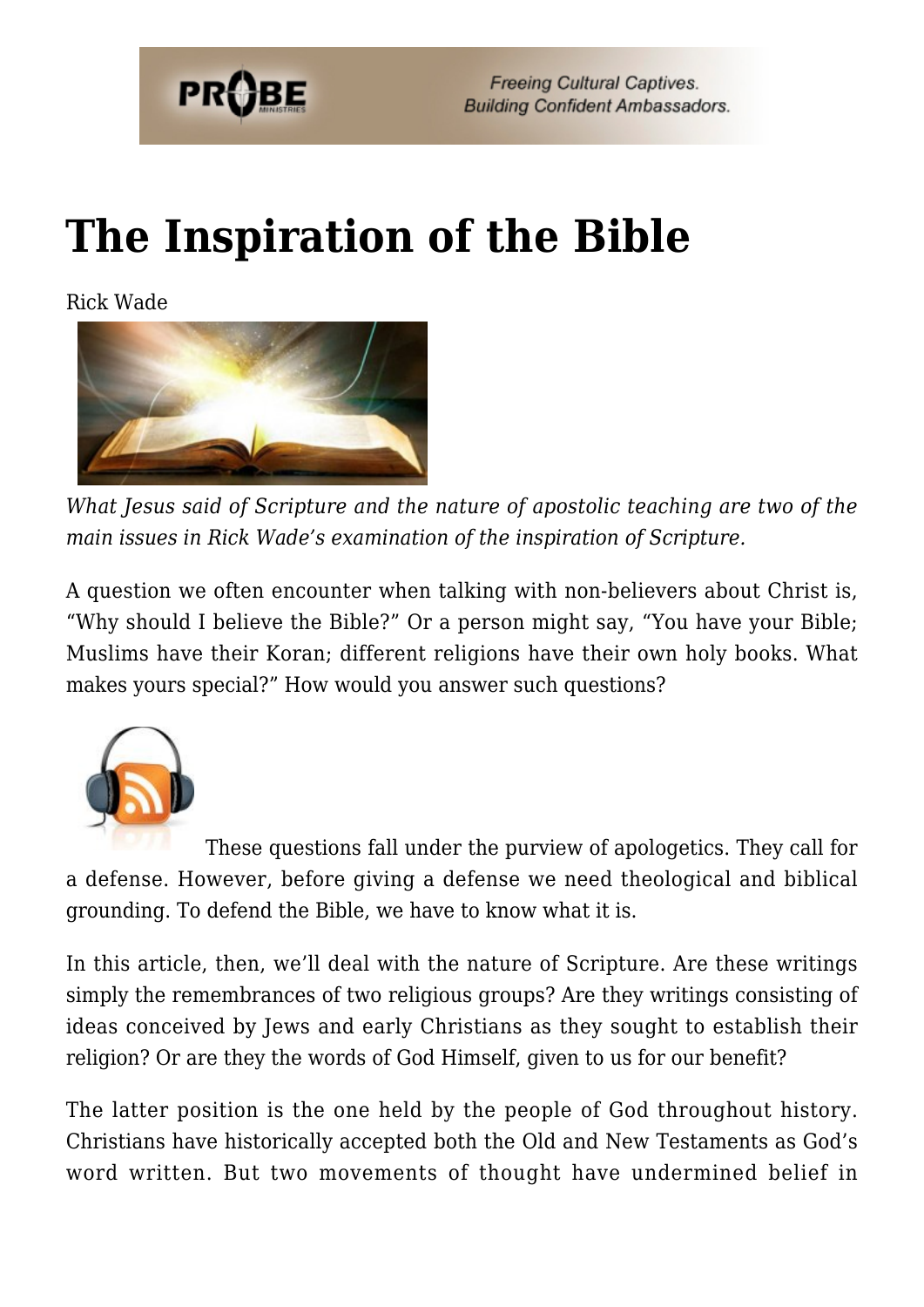

inspiration. One was the higher critical movement that reduced Scripture to simply the recollections and ideas of a religious group. The more recent movement (although it really isn't organized enough to call it a "movement") is religious pluralism, which holds that all religions–or at least the major ones–are equally valid, meaning that none is more true than others. If other religions are equally valid, then other holy books are also. Many Christian young people think this way.

Our evaluation of the Bible and other "holy books" is governed by the recognition that the Bible is the inspired word of God. If God's final word is found in what we call the Bible, then no other book can be God's word. To differ with what the Bible says is to differ with God.

What do we mean by *inspiration*? Following the work of the higher critics, many people–even within the church–have come to see the Bible as inspired in the same way that, say, an artist might be inspired. The artist sees the Grand Canyon and with her imagination now flooded with images and ideas hurries back to her canvas to paint a beautiful picture. A poet, upon viewing the devastation of war, proceeds to pen lines which stir the compassion of readers. Is that what we mean when we say the Bible is inspired?

We use the word *inspiration* because of 2 Timothy 3:16: "All Scripture is inspired by God and profitable for teaching, for reproof, for correction, for training in righteousness." *Inspired* is translated from the Greek word *theopnuestos* which literally means "God-breathed." Some have said the word could be translated "exspired" or "breathed out." *Inspiration*, then, in the biblical sense, isn't the stirring of the imagination of the writer, but rather is the means by which the writers accurately wrote what God wanted written.

This idea finds support in 2 Peter 1: 20-21: "But know this first of all, that no prophecy of Scripture is a matter of one's own interpretation, for no prophecy was ever made by an act of human will, but men moved by the Holy Spirit spoke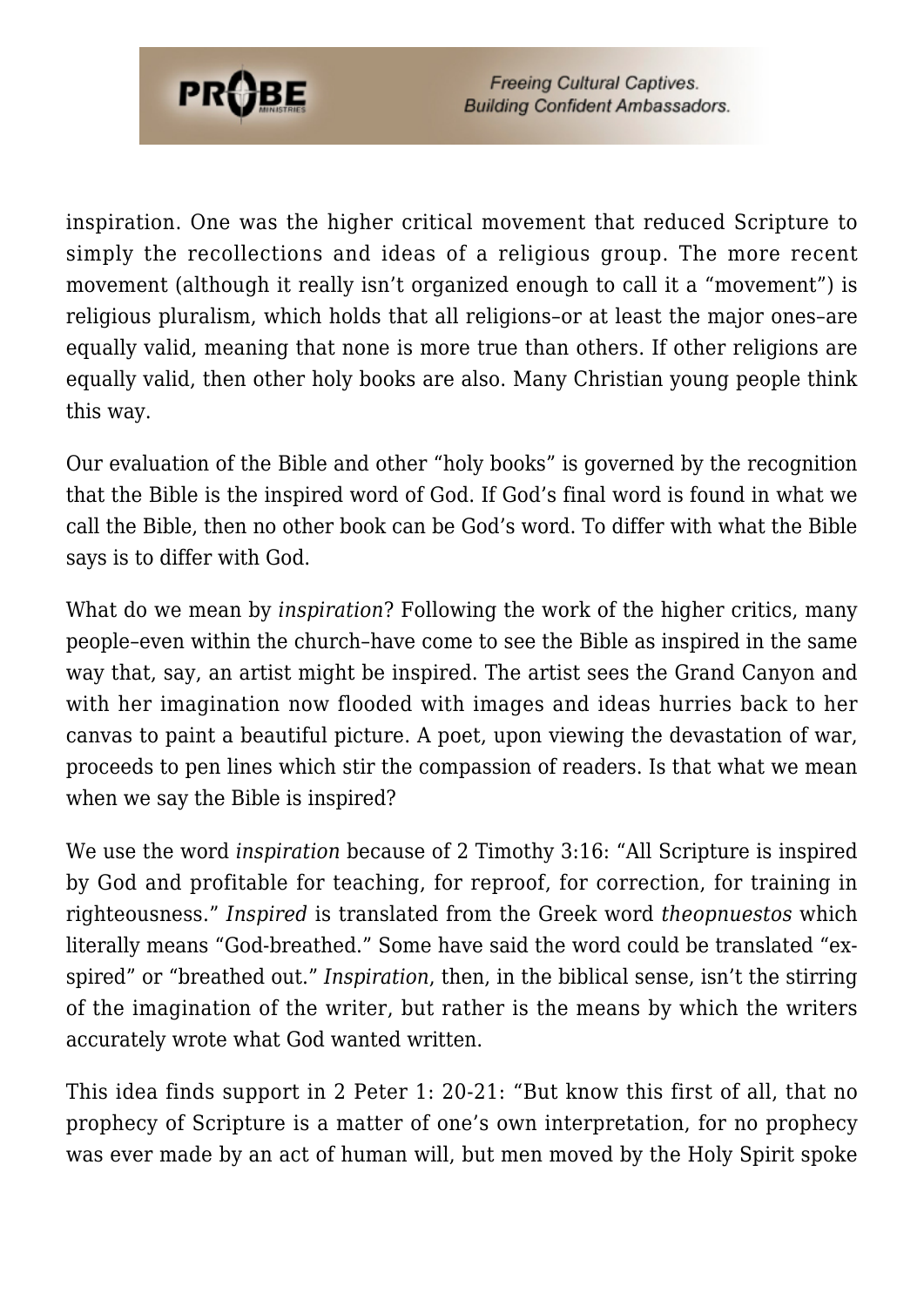

from God."

What we need before proceeding is a working definition of inspiration. Theologian Carl F. H. Henry writes, "Inspiration is a supernatural influence upon the divinely chosen prophets and apostles whereby the Spirit of God assures the truth and trustworthiness of their oral and written proclamation."[{1}](#page-9-0) Furthermore, the writers were "divinely superintended by the Holy Spirit in the choice of words they used." $\{2\}$  Although some things were dictated to the writers, most of the time the Spirit simply superintended the writing so that the writer, using his own words, wrote what the Spirit wanted.

# **The Historical View of the Church**

The first place to look in establishing any doctrine is, of course, the Bible. Before turning to Scripture to see what it claims for itself, however, it will be worthwhile to be sure this has been the view of the church throughout history. Because of the objections of liberal scholars, we might want to see whose position is in keeping with our predecessors in the faith.

Historically, the church has consistently held to the inspiration of Scripture, at least until the 19th century. One scholar has said that throughout the first eight centuries of the church, "Hardly is there a single point with regard to which there reigned . . . a greater or more cordial unanimity." $\{3\}$  The great Princeton theologian B. B. Warfield said, "Christendom has always reposed upon the belief that the utterances of this book are properly oracles of God." $\{4\}$  In the 16th century, the Reformers Martin Luther and John Calvin were explicit in their recognition of the divine source and authority of Scripture.  $\{5\}$  B. B. Warfield, Charles Hodge, J. Gresham Machen, Carl F. H. Henry, J. I. Packer and other very reputable scholars and theologians over the last century and a half have argued forcefully for the inspiration of Scripture. And as Warfield notes, this belief underlies all the creeds of the church as well. $\{6\}$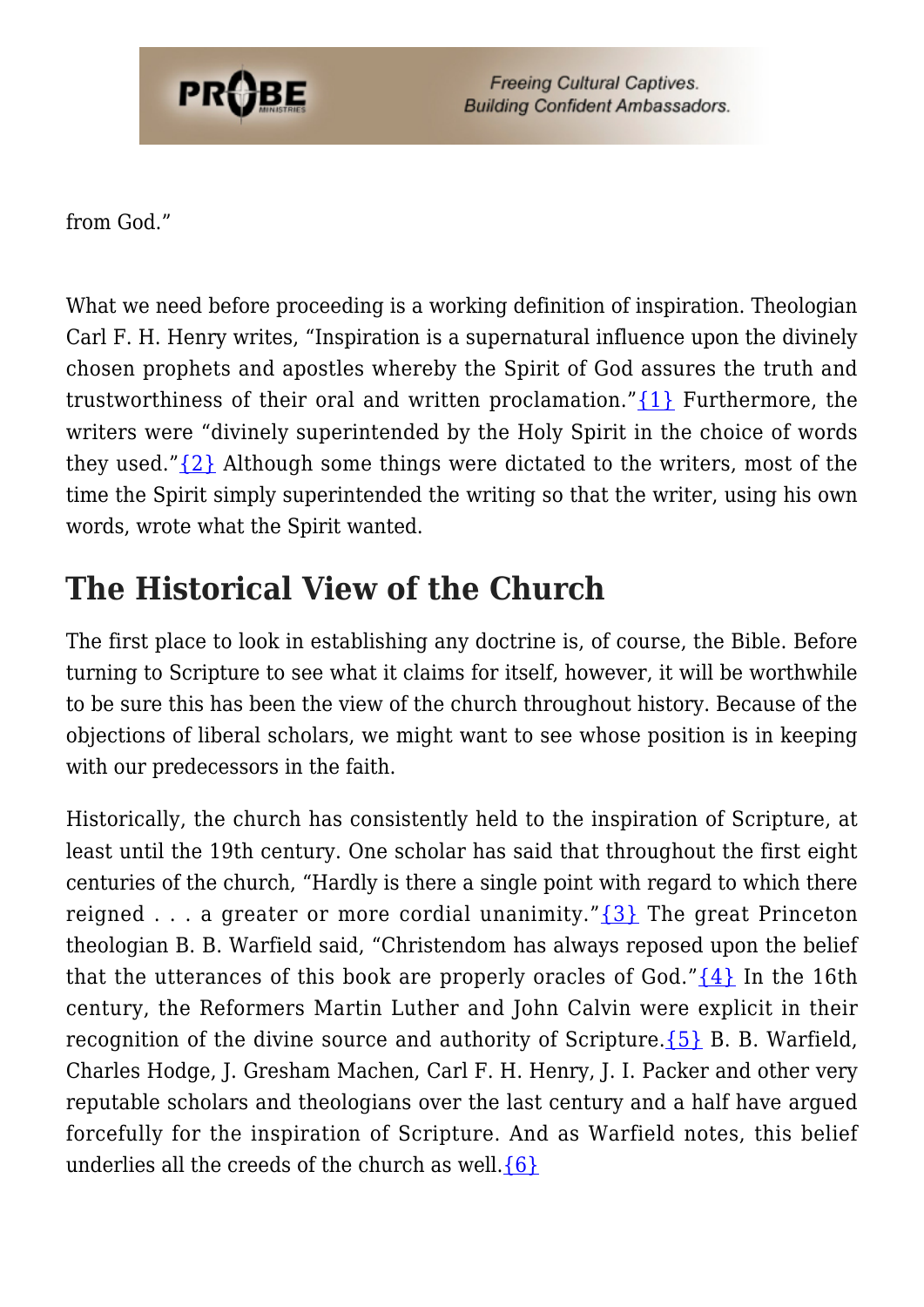

### **The Witness of the Old Testament**

Let's turn now to the Bible itself, beginning with the Old Testament, to see whether its own claims match the beliefs of the church.

The clear intent of the Old Testament writers was to convey God's message. Consider first that God was said to *speak* to the people. "God says" (Deut. 5:27), "Thus says the Lord" (Exod. 4:22), "I have put my words in your mouth" (Jer. 1:9), "The word of the Lord came to him" (Gen. 15:4; 1 Kings 17:8). All these references to God speaking show that He is interested in communicating with us verbally. The Old Testament explicitly states 3,808 times that it is conveying the express words of God[.{7}](#page-10-1)

Furthermore, God was so interested in people preserving and knowing His word that at times He told people to write down what He said. We read in Exodus 17:14: "Then the Lord said to Moses, 'Write this in a book as a memorial and recite it to Joshua, that I will utterly blot out the memory of Amalek from under heaven.'" (See also 24:3-7, 34:27; Jer. 30:2; 36:2.)

The clear testimony of Old Testament writings is that God spoke to people, and He instructed them to write down the things He said. These writings have been handed down to us.

Of course, we shouldn't think of all the Old Testament—or the New Testament either—as having been dictated to the writers. In fact, most of the Bible was not. What we want to establish here is that God is a communicating God, and He communicates verbally. The idea that God is somehow unable or unwilling to communicate propositionally to man—which is what a number of scholars of this century continue to hold—is foreign to the Old Testament. God spoke, and the people heard and understood.

We should now shift to the New Testament to see what it says about inspiration. Let's begin with the testimony of Jesus.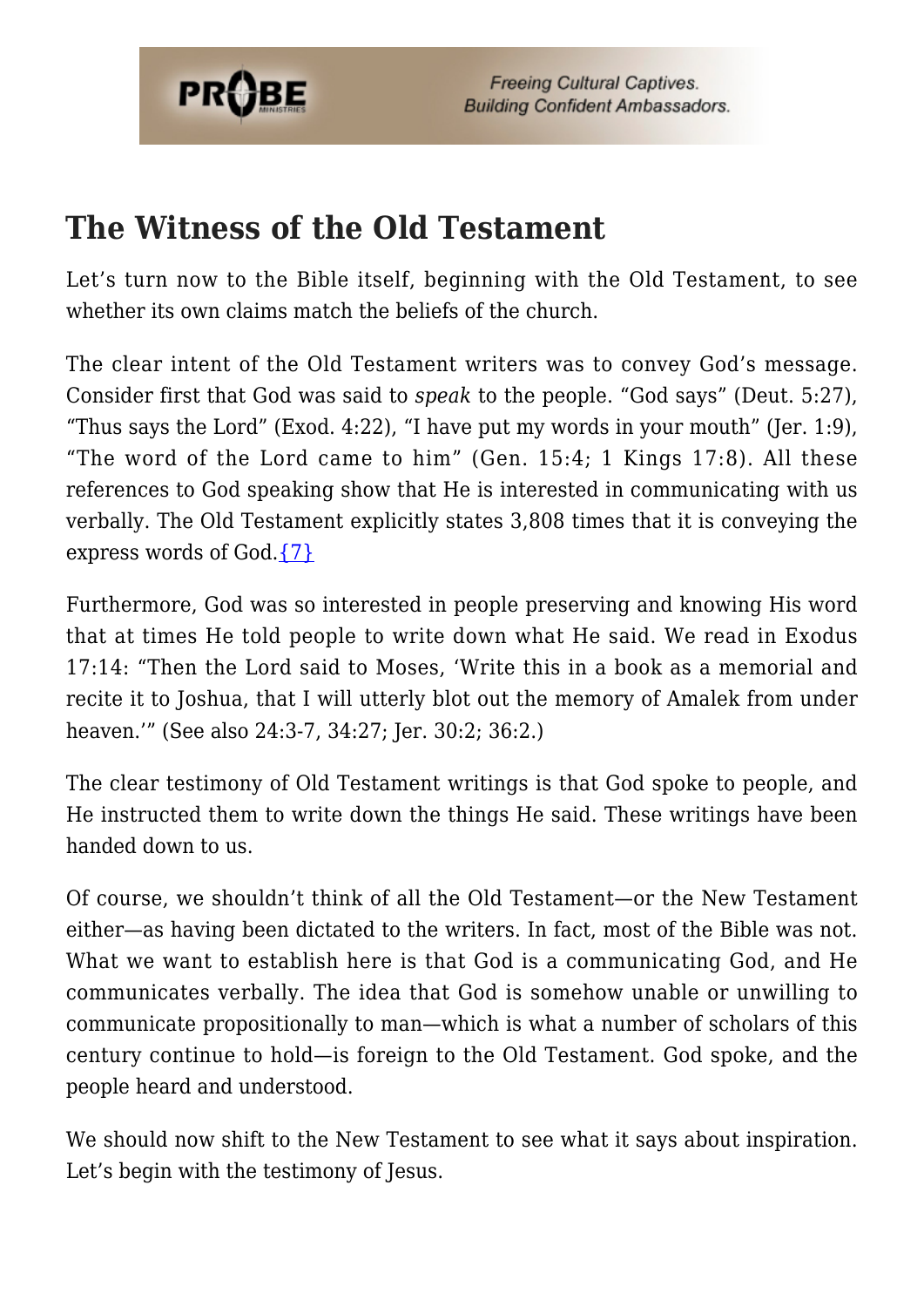

### **The Witness of Jesus**

Did Jesus believe in the doctrine of inspiration?

It is clear that Jesus acknowledged the Old Testament writings as being divine in nature. Consider John 10:34-36: "Jesus answered them, 'Is it not written in your Law, "I have said you are gods"? If he called them "gods" to whom the word of God came–and the Scripture cannot be broken–what about the one whom the Father set apart as his very own and sent into the world?'" Jesus believed it was *God's* word that came to the prophets of old, and He referred to it as Scripture that could not be broken. In Matt. 5:17-19, He affirmed the Law as being fixed and above the whims of men.

Jesus drew on the teachings of the Old Testament in His encounter with Satan (Matt. 4:1-11). His responses, "Man shall not live on bread alone" (Deut. 8:3), "You shall worship the Lord your God and serve Him only" (Deut. 6:13), and "You shall not put the Lord your God to the test" (Deut. 6:16) are all drawn from Deuteronomy. Each statement was prefaced by "It is written" or "It is said." Jesus said that he only spoke what the Father wanted Him to (John 12:49). By quoting these passages as authoritative over Satan, He was, in effect, saying these were God's words. He also honored the words of Moses (Mark 7:10), Isaiah (Mark 7:6), David (Mark 12:36), and Daniel (Matt. 24:15) as authoritative, as carrying the weight of God's words.{8} Jesus even referred to an Old Testament writing as God's word when this wasn't explicitly attributed to God in the Old Testament itself (Gen. 2:24; Matt. 19:4,5).

In our consideration of the position of Jesus on the nature of Scripture, we also need to look at His view of the New Testament. But one might ask, "It hadn't been written yet, how could Jesus be cited in support of the inspiration of the New Testament?

To get a clear picture of this we need to realize what Jesus was doing with His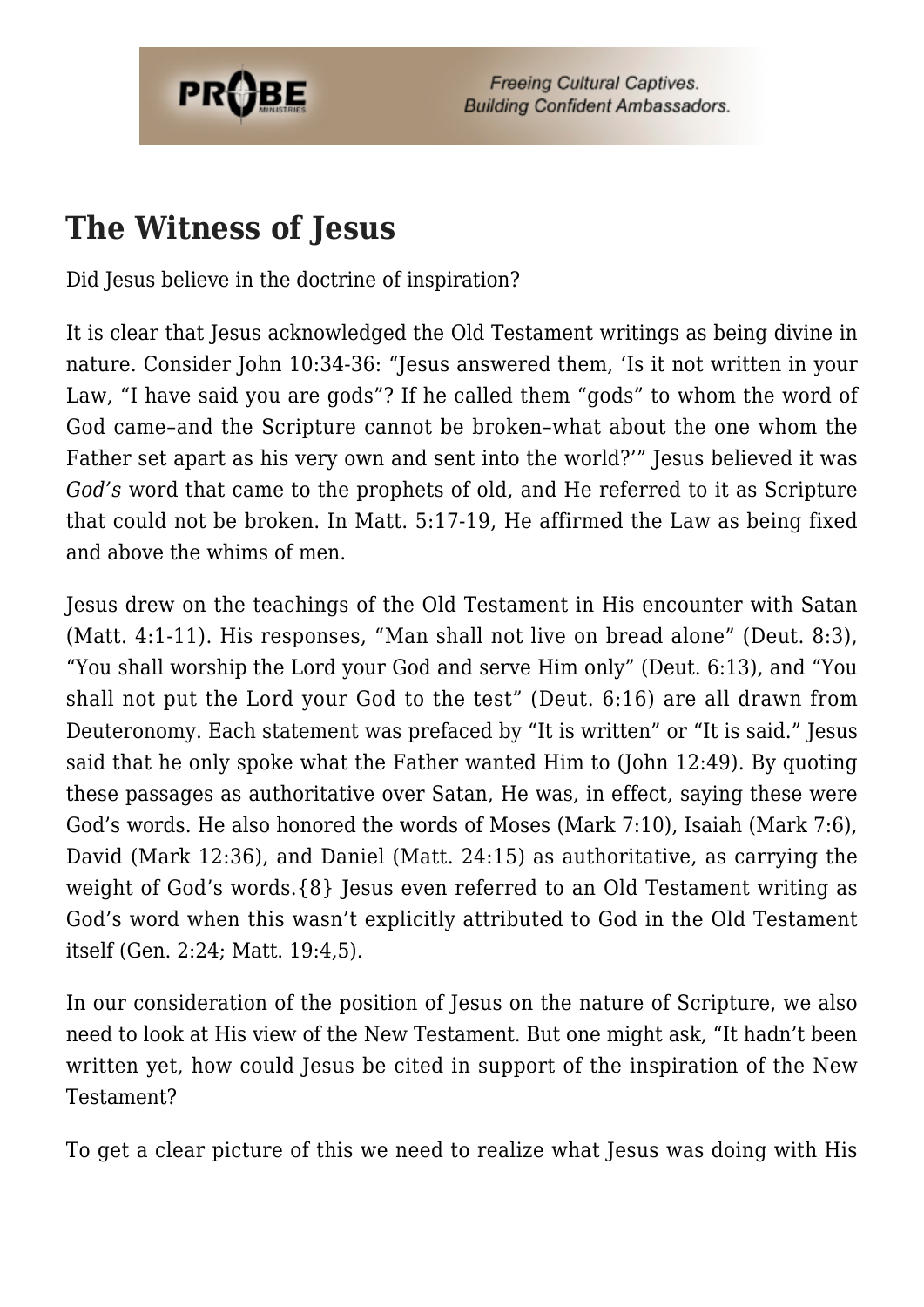

apostles. His small group of twelve was being trained to carry on the witness and work of Jesus after He was gone. They were given a place of special importance in the furthering of His work (Mark 3:14-15). Thus, He taught them with clarity while often teaching the crowds in parables (Mark 4:34). He sent them as the Father had sent Him (John 20:21) so they would be witnesses of "all these things" (Luke 24:48). Both the Spirit and the apostles would be witnesses for Christ (John 15:26ff; cf. Acts 5:32). He promised to send the Spirit to help them when He left. They would be empowered to bear witness (Acts. 1:4,5,8). The Spirit would give them the right things to say when brought to trial (Matt. 10:19ff). He would remind them of what Jesus had said (John 14:26) and would give them new knowledge (John 16:12ff). As John Wenham said, "The last two promises . . . do not of course refer specifically or exclusively to the inspiration of a New Testament Canon, but they provide in principle all that is required for the formation of such a Canon, should that be God's purpose." $\{9\}$ 

Thus, Jesus didn't identify a specific body of literature as the New Testament or state specifically that one would be written. However, He prepared the apostles as His special agents to hand down the truths He taught, and He promised assistance in doing this. Given God's work in establishing the Old Testament and Jesus' references to the written word in His own teaching, it is entirely reasonable that He had plans for His apostles to put in writing the message of good news He brought.

# **The Witness of the Apostles**

Finally, we need to see what the apostles tell us about the nature of Scripture. To understand their position, we'll need to not only see what they *said* about Scripture, but also understand what it meant to be an apostle.

The office of apostle grew out of Jewish jurisprudence wherein a *sjaliach* ("one who is sent out") could appear in the name of another with the authority of that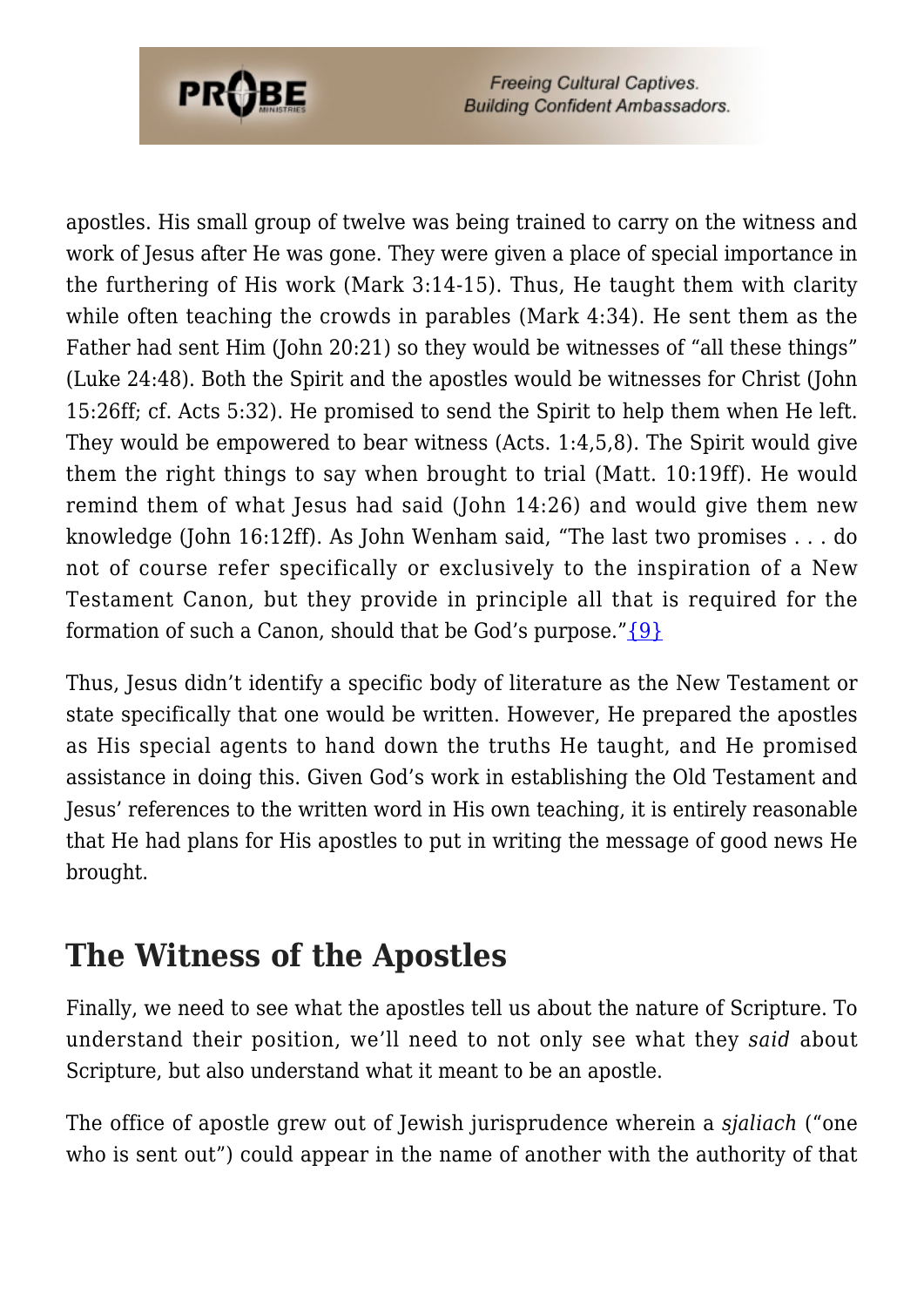

other person. It was said that "the *sjaliach* for a person is as this person himself.["{10}](#page-10-3) As Christ's representatives the apostles ( *apostle* also means "sent out") carried forth the teaching they had received. "This apostolic preaching is the foundation of the Church, to which the Church is bound" (Matt. 16:18; Eph. 2:20).[{11}](#page-10-4) The apostles had been authorized by Jesus as special ambassadors to teach what he had taught them (cf. John 20:21). Their message was authoritative when spoken; when written it would be authoritative as well.

As the apostles were *witnesses* of the gospel they also were bearers of *tradition*. This isn't "tradition" in the contemporary sense by which we mean that which comes from man and may be changed. *Tradition* in the Hebrew understanding meant "what has been handed down with authority."{12} This is what Paul referred to when he praised the Corinthians for holding to the traditions they had been taught and exhorted the Thessalonians to do the same (1 Cor. 11:2; 2 Thess. 2:15). Contrast this with the tradition of men which drew criticism from Jesus (Mark 7:8).

Paul attributed what he taught directly to Christ (2 Cor. 13:3). He identified his gospel with the preaching of Jesus (Rom. 16:25). And he said his words were taught by the Spirit (1 Cor. 2:13). What he wrote to the Corinthians was "the Lord's commandment" (1 Cor. 14:37). Furthermore, Paul, and John as well, considered their writings important enough to call for people to read them (Col. 4:16; 1 Thess. 5:27; John 20:31; Rev. 1:3). Peter put the apostolic message on par with the writings of the Old Testament prophets (2 Pet. 3:2).

What was the nature of Scripture according to the apostles? Many if not most Christians are familiar with 2 Timothy 3:16: "All Scripture is inspired by God and profitable for teaching, for reproof, for correction, for training in righteousness." This is the verse most often cited in support of the doctrine of the inspiration of Scripture. Paul was speaking primarily of the Old Testament in this passage. The idea of God "breathing out" or speaking wasn't new to Paul, however, because he knew the Old Testament well, and there he could read that "the 'mouth' of God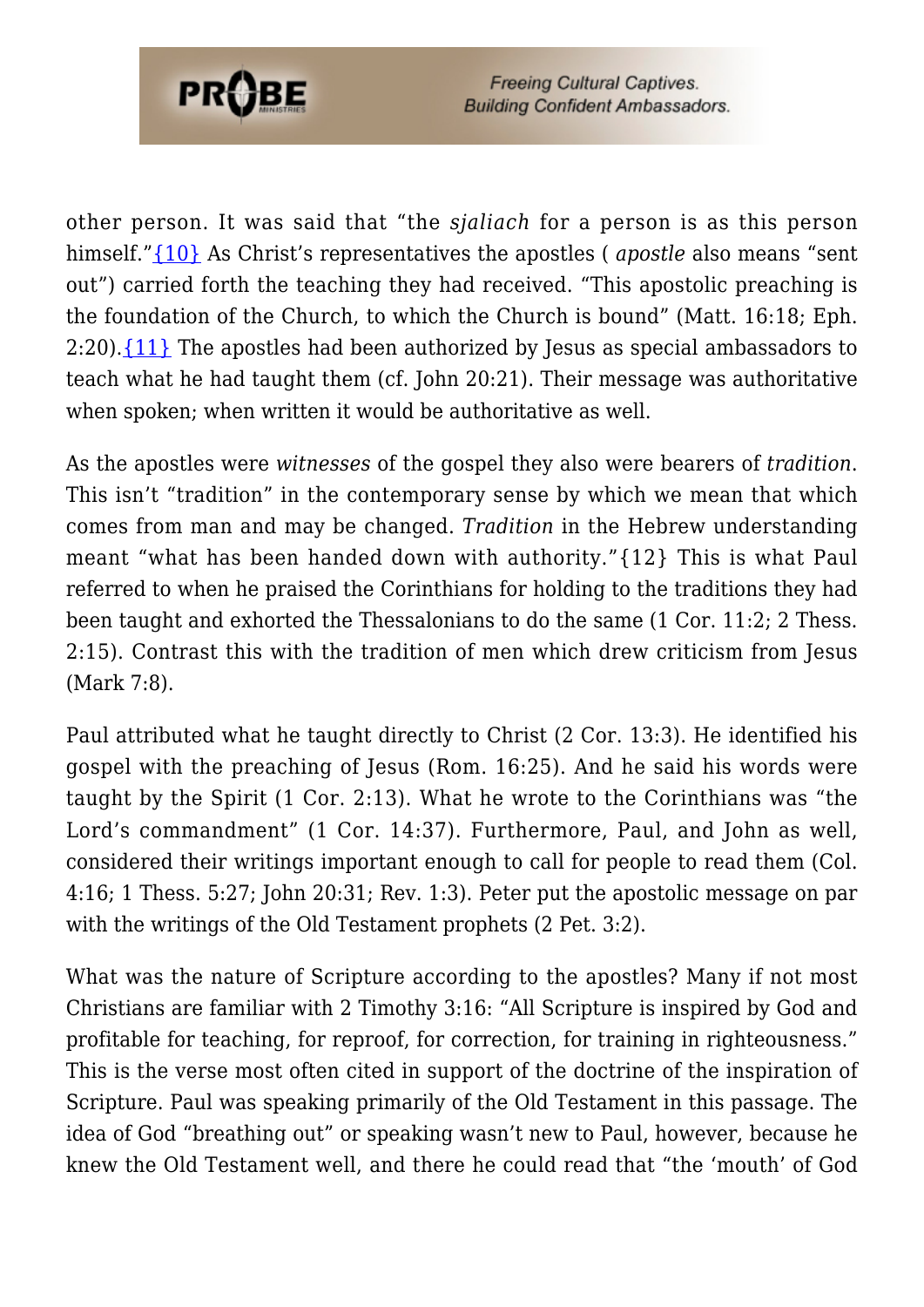

was regarded as the source from which the Divine message came." $\{13\}$ Isaiah 45:23 says, "I have sworn by Myself, The word has gone forth from My mouth in righteousness and will not turn back" (see also 55:11). Paul also would have known that Jesus quoted Deuteronomy when He replied to the tempter, "Man shall not live on bread alone, but on every word that proceeds out of the mouth of God" (Matt. 4:4; cf. Deut. 8:3).

Peter also taught that the Scriptures were, in effect, the speech of God. In 2 Peter 1: 20-21, he noted that prophecy was made by "men moved by the Holy Spirit [who] spoke from God." It didn't originate in men.

One further note. The Greek word *graphe* in the New Testament only refers to sacred Scriptures. This is the word used in 1 Timothy 5:18 and 2 Peter 3:16 to refer to the writings of the apostles.

The apostles thus were the ambassadors of Christ who spoke in His stead and delivered the message which was the standard for belief and practice. They had both their own recollections of what they witnessed and heard and the empowerment of the Spirit. The message they preached was the one they wrote down. The New Testament, like the Old, claims very clearly to be the inspired word of God.

# **Making a Defense**

We now come to a very important part in our discussion of the inspiration of Scripture. It's one thing to establish the biblical teaching on the nature of the Bible itself. It's quite another to give a defense to critics.

As I noted earlier, we frequently hear questions such as "Many religions have their own holy books. Why should we believe the Bible is special?"

When this objection comes from someone who holds to religious pluralism, before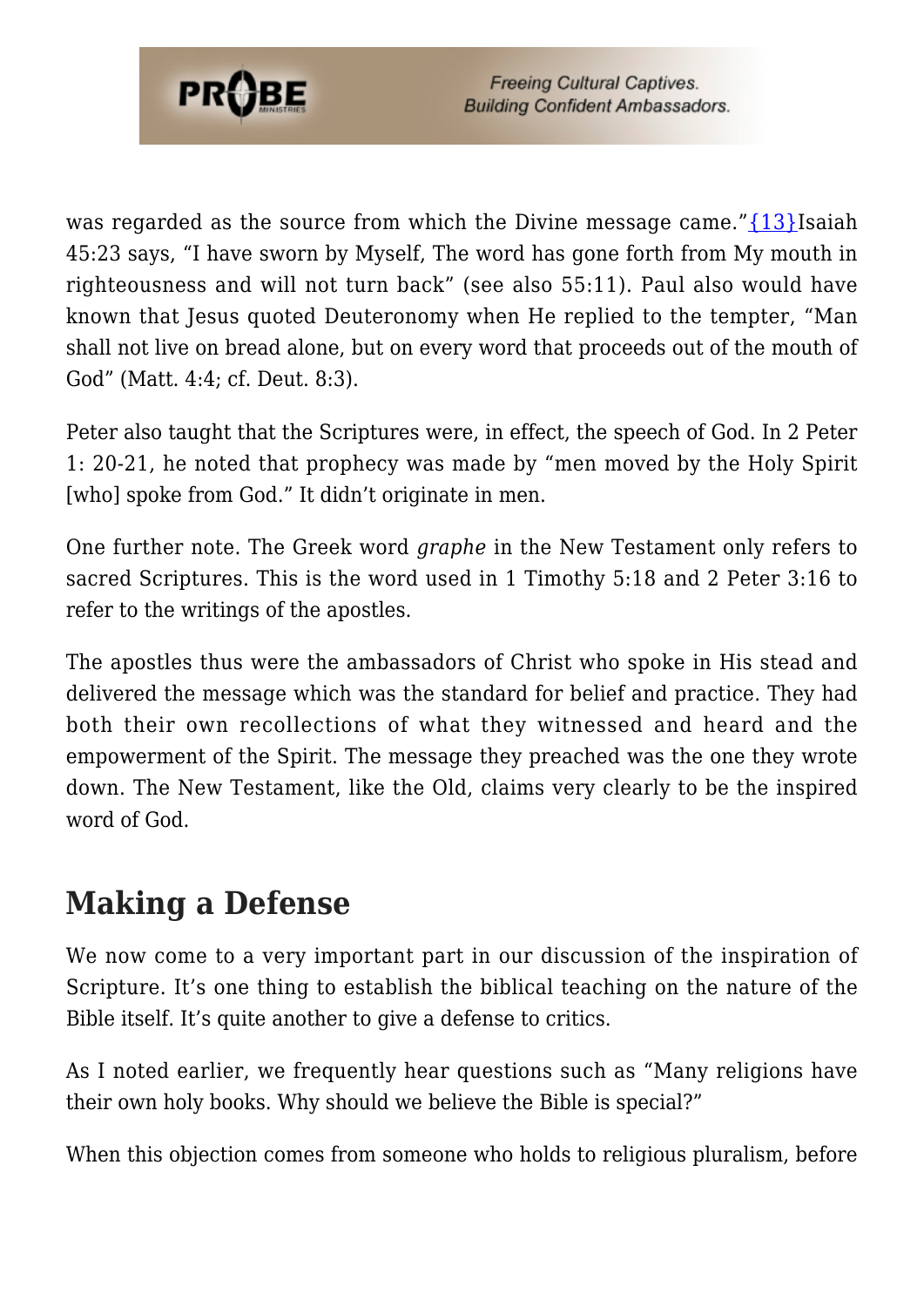

answering the question about the Bible we will have to question him on the reasonableness of pluralism itself. No amount of evidences or arguments for the Bible will make a bit of difference if the person believes that there is no right or wrong when it comes to religion. $\{14\}$ 

It's easy for apologists to come to rely primarily on their arguments when responding to critics, which is something even Paul wouldn't do (1 Cor. 2:3-5). What we learn from Scripture is the power of Scripture itself. "For the word of God is living and active and sharper than any two-edged sword," Hebrews says (4:12). Isaiah 55:11 says that God's word will accomplish his will. In Acts 2:37 we see the results of the proclamation of the word of God in changed people.

So, where am I going with this? I wonder how many people who object to our insistence that our "holy book" is the only true word of God have ever read any of it! Before we launch into a lengthy apologetic for Scripture, it might be good to get them to read it and let the Spirit open their minds to see its truth (1 Cor.  $2:6-16$ ).

Am I tossing out the entire apologetics enterprise and saying, "Look, just read the Bible and don't ask so many questions"? No. I'm simply trying to move the conversation to more fruitful ground. Once the person learns what the Bible says, he can ask specific questions about its content, or we can ask him what about it makes him think it might *not* be God's word.

The Bible clearly claims to be the authoritative word of God, and as such it makes demands on us. So, at least the *tone* of Scripture is what we might expect of a book with God as its source. But does it give evidence that it *must* have God as its source? And does its self-witness find confirmation in our experience?

Regarding the necessity of having God as its source, we can consider prophecy. Who else but God could know what would happen hundreds of years in the future? What mere human could get 300 prophecies correct about one person  $(Iesus)?$   $I5$ }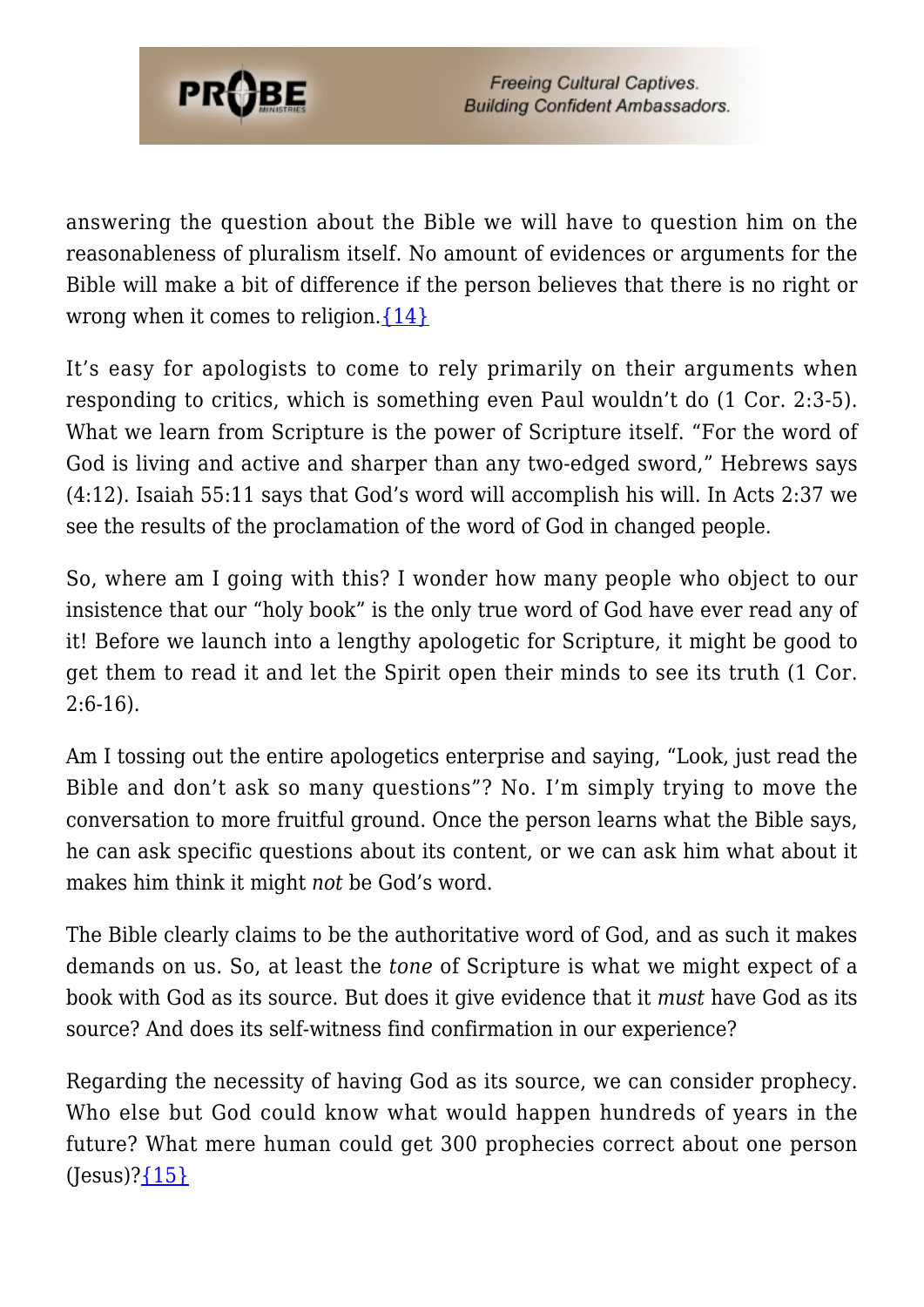

The Bible's insight into human nature and the solutions it provides to our fallen condition are also evidence of its divine source. In addition, the Bible's honesty about the weaknesses of even its heroes is evidence that it isn't just a human book. By contrast, we tend to build ourselves up in our own writing.

As further evidence that the Bible is God's word, we can note its survival and influence throughout the last two millennia despite repeated attempts to destroy it.

What Scripture proclaims about itself finds confirmation in our experience. For example, the practical changes it brings in individuals and societies are evidence that it is true.

One more note. We have the testimony of Jesus about Scripture whose resurrection is evidence that He knew what He was talking about!

In sum, the testimony of Scripture to its own nature finds confirmation in many areas. $\{16\}$  Even with all this evidence, however, we aren't going to be able to prove the inspiration of the Bible to anyone who either isn't interested enough to give it serious thought or to the critic who only wants to argue. But we can share its message, make attempts at gentle persuasion and answer questions as we wait for the Spirit to open the person's mind and heart.

#### **Notes**

<span id="page-9-0"></span>1. Carl F. H. Henry, *God, Revelation and Authority,* vol. 4*, The God Who Speaks and Shows* (Waco, TX: Word Books, 1979), 129.

<span id="page-9-1"></span>2. Class notes, *Introduction to Theology*, Trinity Evangelical Divinity School, May

4, 1987. See also Warfield cited in Henry, *God, Revelation and Authority,* 4:141.

<span id="page-9-2"></span>3. L. Gaussen, *The Inspiration of the Holy Scriptures* (Chicago: Moody Press, 1949), 145. See the entire section, pp. 145-152.

<span id="page-9-4"></span><span id="page-9-3"></span>4. Benjamin Breckinridge Warfield, *The Inspiration and Authority of the Bible* (Phillipsburg, NJ: Presbyterian and Reformed Publishing Company, 1948), 107.